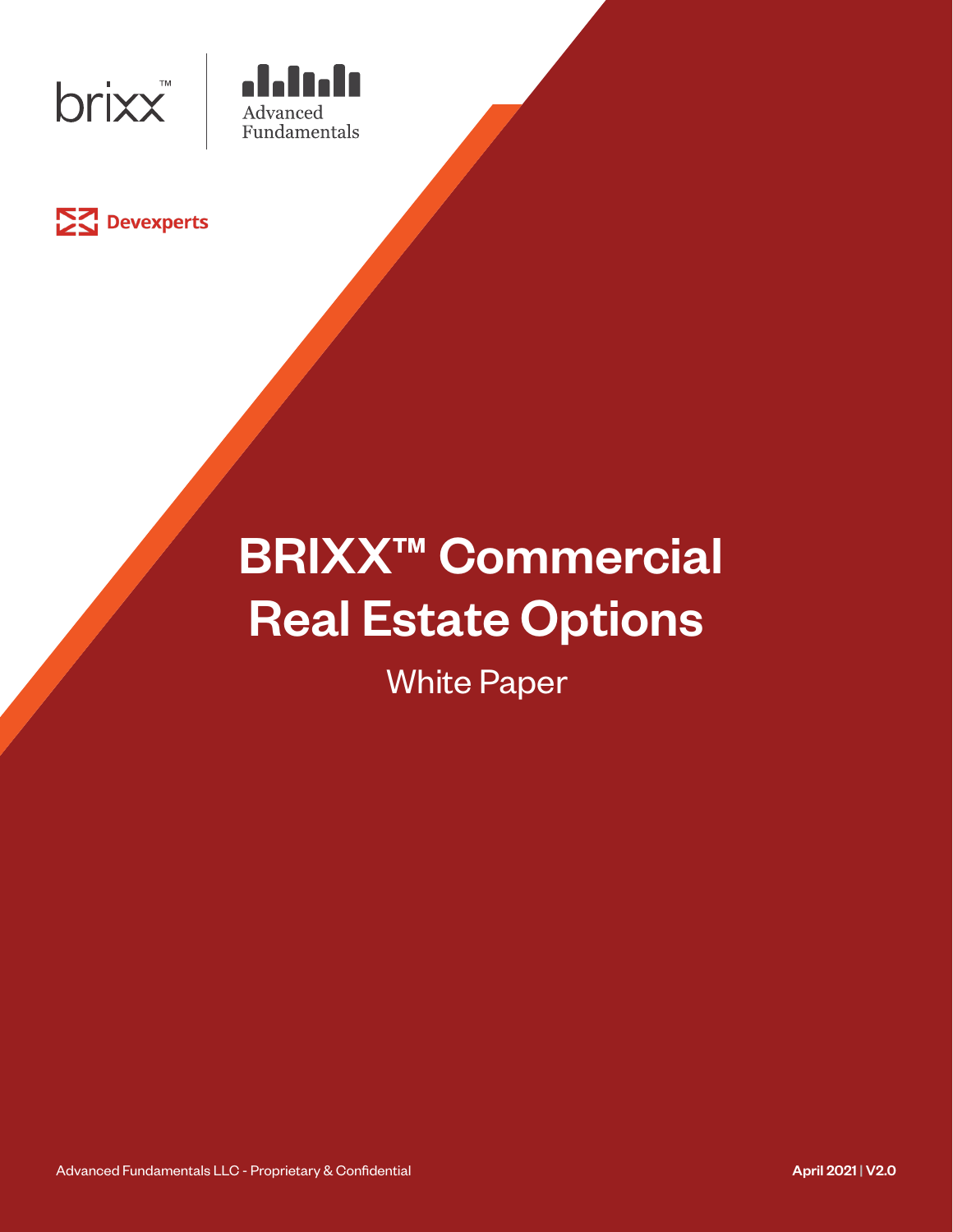

# Table of Contents

| <b>Introduction</b>                                        | 3              |
|------------------------------------------------------------|----------------|
| Real Estate Derivatives as a Solution                      | 3              |
| Limitations of Real Estate Benchmark Indexes               | 3              |
| <b>Market-Based Indexes</b>                                | 4              |
| Public and Private Markets are the Same Real Estate Assets | 5              |
| Leverage & Volatility                                      | 5              |
| Benefit of an Equal-Weighted Index                         | 6              |
| <b>MIAX<sup>®</sup> License Agreement</b>                  | 6              |
| <b>Market Factors</b>                                      | 7              |
| Market Coverage                                            | $\overline{7}$ |
| <b>Historical Unlevered Returns</b>                        | 8              |
| 2020 Coronavirus Impacts                                   | 8              |
| <b>Methodology</b>                                         | 9              |
| Individual Sector & Composite Index Unit of Measure        | 9              |
| Component Selection                                        | 9              |
| <b>Component Weighting</b>                                 | 10             |
| Weighting of Components                                    | 10             |
| <b>Index Calculation</b>                                   | 11             |
| Balance Sheet Adjustments Summary                          | 11             |
| Modified Market Capitalization-Weighted Index Discussion   | 12             |
| <b>Corporate Actions</b>                                   | 12             |
| <b>Disclaimer</b>                                          | 13             |
| <b>Appendix Contract Specifications</b>                    | 14             |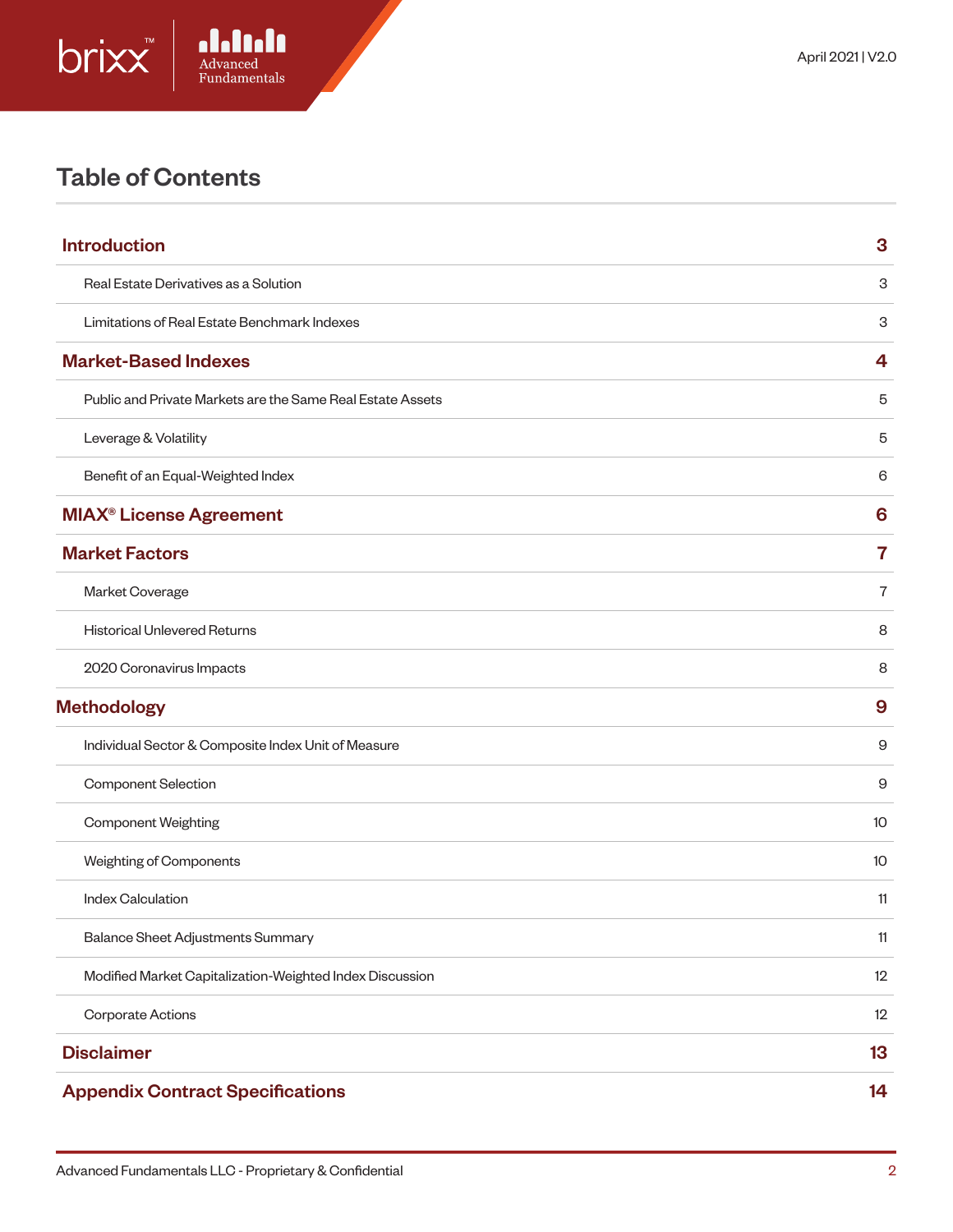

# Introduction

While almost all asset classes have derivatives markets that dwarf the underlying markets, the real estate derivatives market in the United States is almost nonexistent. The reason for this is simply that a true, real-time valuation measurement index to provide the transparency and relationships required for widespread use and adoption did not exist until now.

"Derivatives on US private equity real estate have the potential to reshape direct real estate investment activity. A fully functioning derivatives market would allow investors to separate property-level acquisition decisions from portfolio-level allocation choices. Innovative real estate investment funds, including direct real estate 130/30 and portable alpha strategies, could emerge." Asieh Mansour, Sandy Naylor, US Private Equity Real Estate Derivatives: Is Now the Time? 2007

BRIXX™ Commercial Real Estate (CRE) Indexes are the first family of real estate indexes to incorporate commodity pricing to overcome the limitations of appraisal lag, self-reporting, and leverage disparities to establish an accurate view of the real estate market. The performance of the BRIXX Indexes is calculated on an unlevered basis using publicly traded equity pricing and data, resulting in a 12-month leading correlation, higher order of transparency, liquidity and price determination to private market real estate benchmark indexes that rely on survey, transaction, or appraisal data; and significant reduction of volatility from market cap weighted REIT indexes that have an indeterminate level of leverage.

## Real Estate Derivatives as a Solution

"Real estate derivatives provide some obvious and very appealing benefits for real estate that has been characterized by high transaction cost, long transaction lead time and lack of short-selling mechanism. By eliminating the physical delivery of the asset, many of the negatives in real estate transactions can be mitigated."

"First, investing in real properties involves large amount of due diligence expenses, management fees and sales commissions. These expenses typically amount to 3-5% of the property value in the U.S. In comparison, real estate derivatives would allow investors to get exposure to a diversified portfolio of commercial real estate at minimum cost (fees to brokers and spreads to investment banks). Second, to acquire a piece of property entails months of due diligence before closing and it would take another few months to sell it when it is decided to dispose of the property. The long lead time in acquiring and disposing the physical property largely limits investors' ability to act in anticipation of changes in the marketplace or to respond to current market conditions. Real estate derivatives can speed up this process achieving a much quicker execution once the liquidity is fully developed in the market. Third, investors cannot short physical properties when the market is down and real estate has been an asset class where investors can only be long to make money. Real estate derivative provides a short-selling mechanism that would allow investors to hedge or make profit in a declining market." Jong Yoon Lim and Yi Zhang. A Study of Real Estate Derivatives. 2000

## Limitations of Real Estate Benchmark Indexes

Traditional real estate indexes rely on appraisal, paired transaction and market capped methodologies to determine the investment returns associated with commercial real estate. Although each of these indexes have broad appeal in benchmarking, the traditional indexes suffer from significant disadvantages to support a liquid, sustainable, and reliable real estate derivatives market.

NAREIT, MSCI and Cohen & Steers Indexes use public market data to measure corporate stock performance that incorporates limits to measure the full capital stack that may result in differences to actual changes in property valuations. These indexes are used as benchmarks for over \$100 billion of REIT ETFs and Mutual Funds.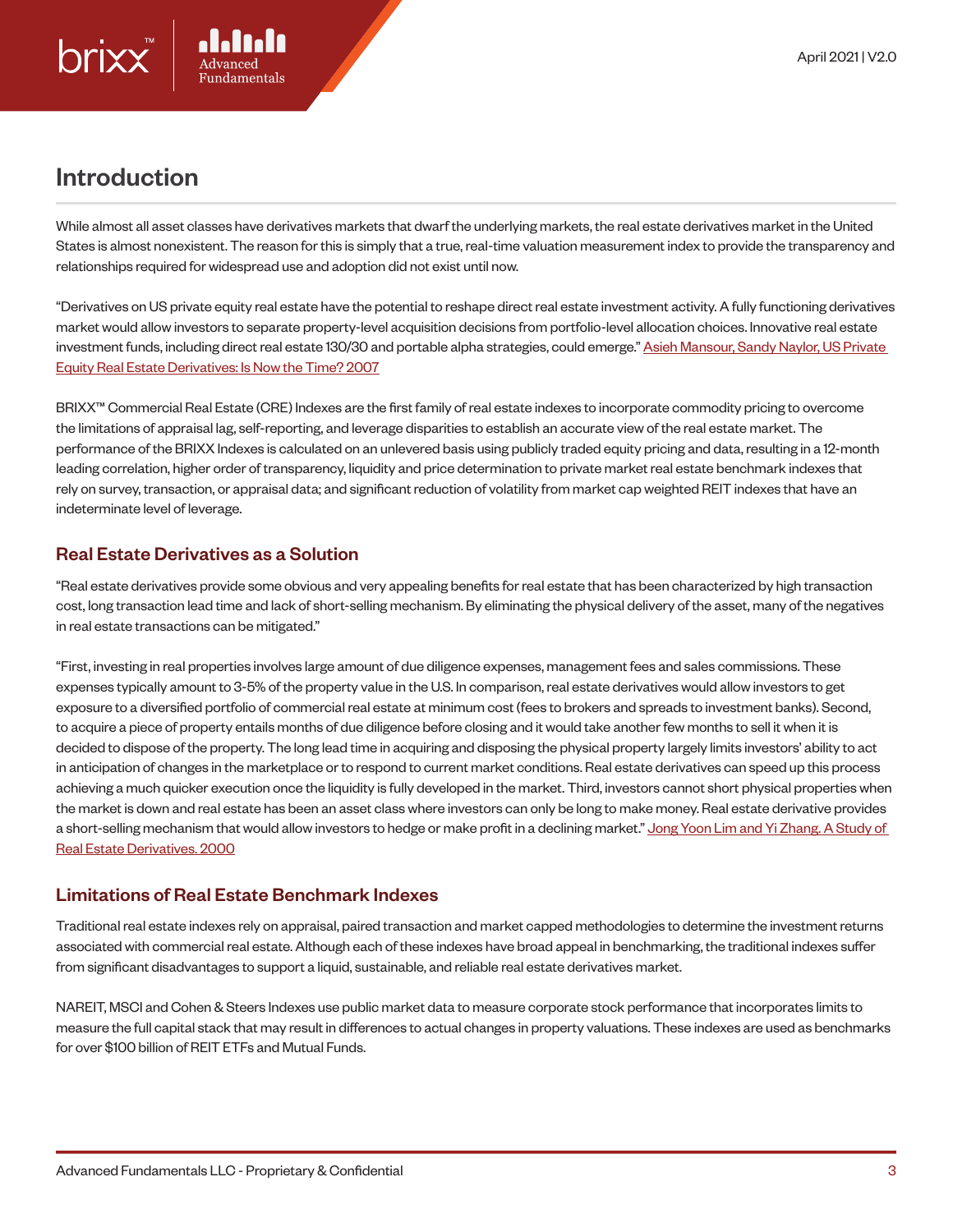NCREIF, RCA/Moody and IPD Indexes rely on private market data sourced from transactions and survey data. The private market data is collected for benchmarking Pension and Investment Trusts, Private Funds, and Separate Accounts. These indexes include a lag period created from transactional timing and the subjective nature of data discovery.

"There are two major types of commercial property price indexes in the U.S.- appraisal-based indexes and transaction-based indexes. In these two genres, noise tends to be more of a potential problem in transaction- based indexes, and lag tends to be more of a problem in appraisal-based indexes. In a traditional appraisal-based index all of the properties in the index population are appraised regularly and the index periodic returns are based on a simple aggregation of those appraised values each period. In the case of the NPI, this has the advantage of similarity to the way many institutional real estate investment funds in the U.S. mark to market their asset values and correspondingly report quarterly returns to their investors."

"Many U.S. fund managers are benchmarked wholly or partly on the NPI. As a result, the NPI has a particular use in derivatives of interest to the managers of such funds. Against these advantages, it must be recognized that the dampening of actual property market volatility caused by appraisal-based lag in the NPI may reduce a source of potential profit that might motivate some derivatives traders. In addition to the tendency of the underlying property appraisals to lag market prices, in the case of the NPI in the U.S., not all properties are seriously or independently reappraised every period that the index is reported. This causes a stale-appraisal effect that adds additional lag into the index. Traditionally, in the NPI, there has been a greater frequency of reappraisals in the fourth calendar quarter, and this has imparted an artificial seasonality to the index in that it tends to spike in the fourth quarter. Another consideration is that the NPI represents a relatively narrow segment of the population of U.S. properties. As of 2006, the NCREIF population of properties consisted of less than 10% of the value of investable commercial properties in the U.S., a much smaller percentage than the IPD Index represents in the U.K. For smaller market segments there may be only a few NCREIF properties available in the index and their specific identities generally cannot be concealed, yet the underlying property appraisal process for each property is a fundamentally subjective evaluation made by a single appraiser or appraisal firm." David Geltner and Jeffrey Fisher, Pricing and Index Considerations in Commercial Real Estate Derivatives, 2007

## Market-Based Indexes

The BRIXX Indexes measure real-time changes in commercial real estate valuations across various sectors of the commercial real estate market to support hedging, benchmarking, and portfolio allocation strategies for both public and private real estate investors using data that is updated through continuous real-time changes in equity share prices, 10Q, 10K, and interim period 8K filings.

- BRIXX Residential Index (BRIXR)
- BRIXX Retail Index (BRIXT)
- BRIXX Office Index (BRIXO)
- BRIXX Hospitality Index (BRIXH)
- BRIXX Composite Index (BRIXC)

#### Key features of the BRIXX Indexes include:

- Real-time pricing
- Aggregates \$600+ billion in property values
- Unlevered returns
- Pricing in \$/Sqft, \$/Key, and \$/Unit
- Leading correlations to private market benchmarks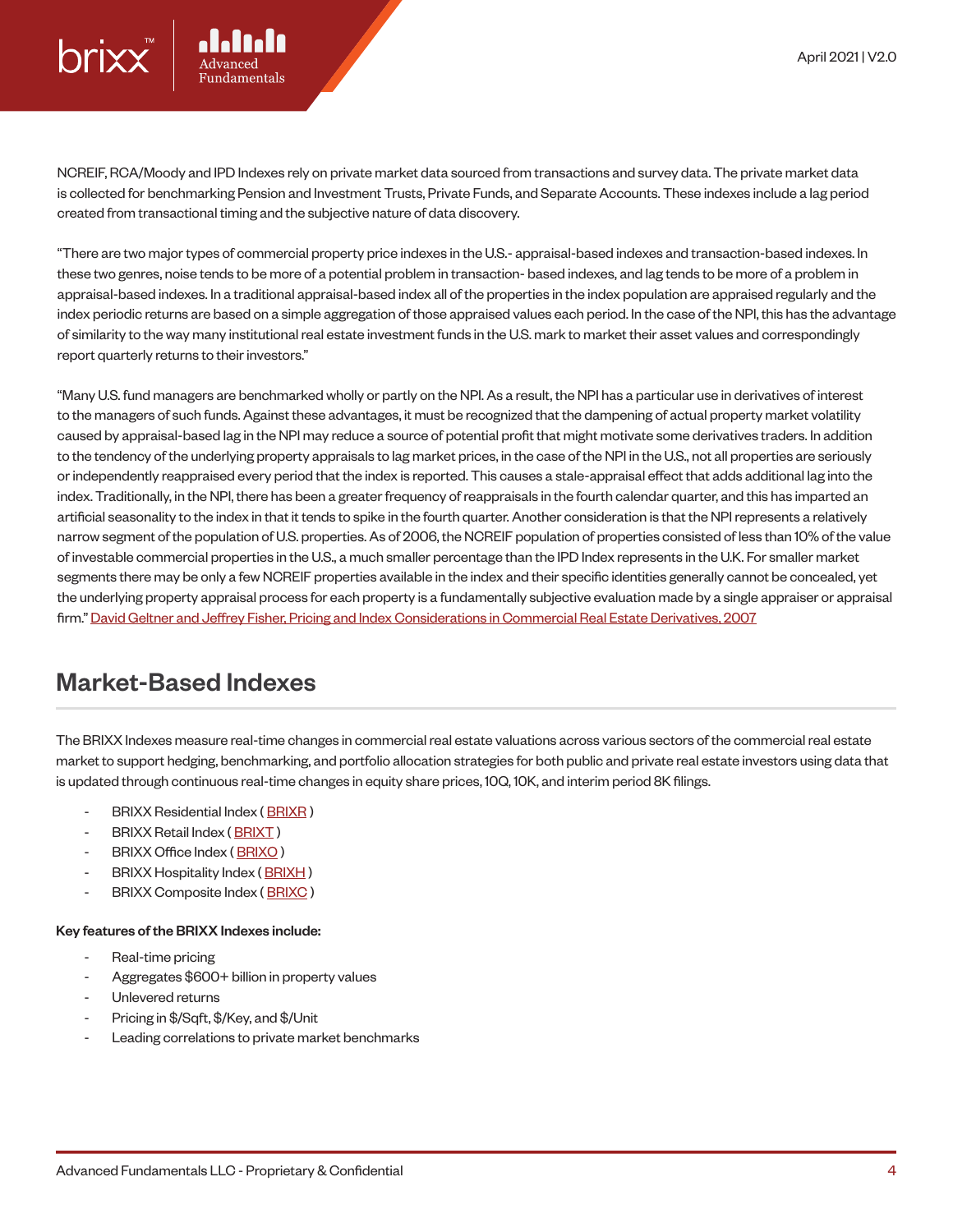#### Public and Private Markets are the Same Real Estate Assets

"lagged REIT returns are highly predictive of private market returns. However, when standard asset pricing control variables are included in the VARs, the significance of lagged REIT returns in the private market return equations is eliminated. That is, REIT returns do not appear to contain additional CRE specific information useful in predicting private market returns. These results strongly suggest that equity REIT returns simply react to fundamental (latent) asset pricing information more quickly than private market returns given their greater liquidity and transparency. Said differently, REITs serve as a fundamental information transmission channel to private market returns when asset pricing variables are omitted."

"We find that four lags (quarterly) provide the best fit. With four lags and a TBI return series starting date of 1994Q1, the estimated sample period spans 1995:Q1–2012:Q4. We report the sum of the four lagged coefficients of the endogenous variables and tests of their joint significance." David C. Ling and Andy Naranjo, Returns and Information Transmission Dynamics in Public and Private Real Estate Markets. 2015

"An important characteristic of investment property pricing that is revealed in part by price indexing is that real estate asset market pricing seems to share the characteristic of securities markets asset pricing that much of the volatility and cyclical price movements are driven more by capital market forces than by news or changes in the underlying operating cash flows that fundamentally undergird the value of the capital assets." David Geltner, Real Estate Price Indices & Price Dynamics: An Overview from an Investments Perspective. 2014

"This suggests that real estate may be fundamentally volatile, i.e., that the observed volatility in property values is not merely revaluation in the capital market due to "mood swings" or preference shifts among investors." Jeffrey D. Fisher, Alternative Measures of Real Estate Performance. Exploring the Russell-NCREIF Database. Fall 1994

"Expectedly, in the cases where pairwise cointegration is detected between REITs and direct real estate, the long-run accumulated responses of REITs and direct real estate closely resemble each other and the relative magnitudes of the responses are the same regardless of the origin of the shock, even though the short-run reactions typically differ substantially. The similarity between the real estate assets is substantially greater than that between REITs and the general stock market. In principle, the differences between REITs and the stock market might be due to different leverage levels. However, also the relative magnitudes of the reactions considerably vary between stocks and REITs. This is in line with the hypothesis that REITs reflect direct real estate performance more than it does overall stock market performance, and also with the variance decomposition results." Martin Heolsi, Elias Oikarinen, Are REITs Real Estate? Evidence from International Sector Level Data, 2012

#### Leverage & Volatility

"while REIT returns include the impact of leverage, the direct market indices consist of unleveraged properties. The magnitude of leverage naturally affects the mean and volatility of the returns. Therefore, we restate the REIT returns for the effect of leverage."

"We find evidence of cointegration between the public and private markets in all four U.S. sectors and in the U.K. retail sector. In three U.S. sectors and the U.K. retail sector the hypothesis of a one-to-one relation between the adjusted total return indices can be clearly accepted. The return volatilities generally do not differ significantly between REITs and direct real estate regardless of sector and time horizon." Martin Heolsi, Elias Oikarinen, Are Public and Private Asset Returns and Risks the Same Evidence from Real Estate Data, 2013

"While NAREIT includes the impact of leverage, the NCREIF indices consist of unleveraged properties. The magnitude of leverage naturally affects the mean and volatility of securitized real estate returns. The greater the leverage, the higher are the mean and standard deviation of returns." Elias Oikarinen, Martin Hoesli, and Camilo Serrano, The Long-Run Dynamics between Direct and Securitized Real Estate, 2011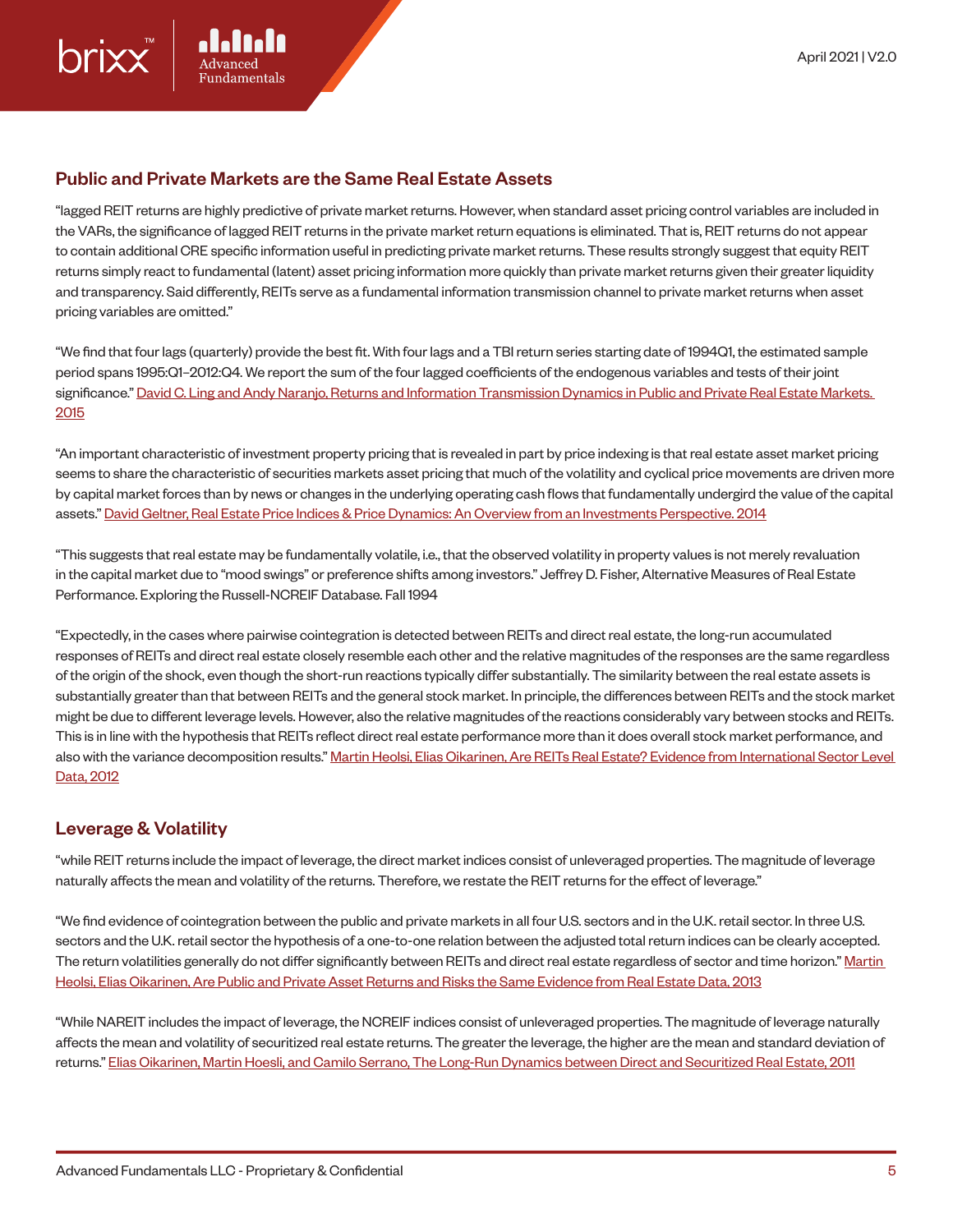## Benefit of an Equal-Weighted Index

"… from a statistical perspective value-weighting implies that the NCREIF properties are being viewed as a complete "population" rather than as a representative "sample" of some larger population of properties. This suggests that an alternative view, and a corresponding alternative way of defining the index return, might be of interest. If we view the properties in the Russell-NCREIF database as a representative sample drawn from a larger population consisting of all "institutional grade" commercial properties in the country (not just those currently held for tax-exempt clients by NCREIF members), then an equal-weighted index might be more appropriate than a value-weighted one. In an equalweighted index each property's return would count equally in the calculation of the quarterly index return. The individual property returns would simply be summed across all properties and divided by the total number of properties in the index that period." Jeffrey D. Fisher, Alternative Measures of Real Estate Performance. Exploring the Russell-NCREIF Database. Fall 1994.

## MIAX License Agreement

Miami International Holdings, Inc. (MIH), the parent holding company of the MIAX®, MIAX Pearl™ and MIAX Emerald™ options exchanges (the MIAX Exchange Group™), and Advanced Fundamentals have partnered to develop a complex of proprietary financial products based on the BRIXX Indexes.

As part of this partnership, MIH has been granted an exclusive, worldwide license to develop and commercialize financial products based on the BRIXX Indexes. These products will be available exclusively on the MIAX Exchange Group. The first tranche of products, cashsettled options and futures on the BRIXX Indexes, are expected to be listed in 2021. All products remain subject to SEC and CFTC approval, respectively.

#### About MIH

Miami International Holdings, Inc. (MIH) is the parent holding company of Miami International Securities Exchange, LLC (MIAX®), MIAX Pearl, LLC (MIAX Pearl™) and MIAX Emerald, LLC (MIAX Emerald™ and together with MIAX and MIAX Pearl, the MIAX Exchange Group), three fully electronic options trading exchanges.

MIAX, MIAX Pearl and MIAX Emerald leverage the MIAX Exchange Group's industry-leading technology and infrastructure to provide their member firms with traditional pricing and pro rata allocation (MIAX), maker-taker pricing and price-time allocation (MIAX Pearl) market structures, and a hybrid market structure with maker-taker pricing and pro rata allocation (MIAX Emerald).

MIAX Options serves as the exclusive exchange venue for cash-settled options on the SPIKES® Volatility Index (Ticker: SPIKE), a measure of the expected 30-day volatility in the SPDR® S&P 500® ETF (SPY). The MIAX Exchange Group's executive offices and National Operations Center are located in Princeton, NJ, with a Miami Operations Center and additional offices located in Miami, FL. To learn more about MIH and the MIAX Exchange Group visit www.MIAXOptions.com.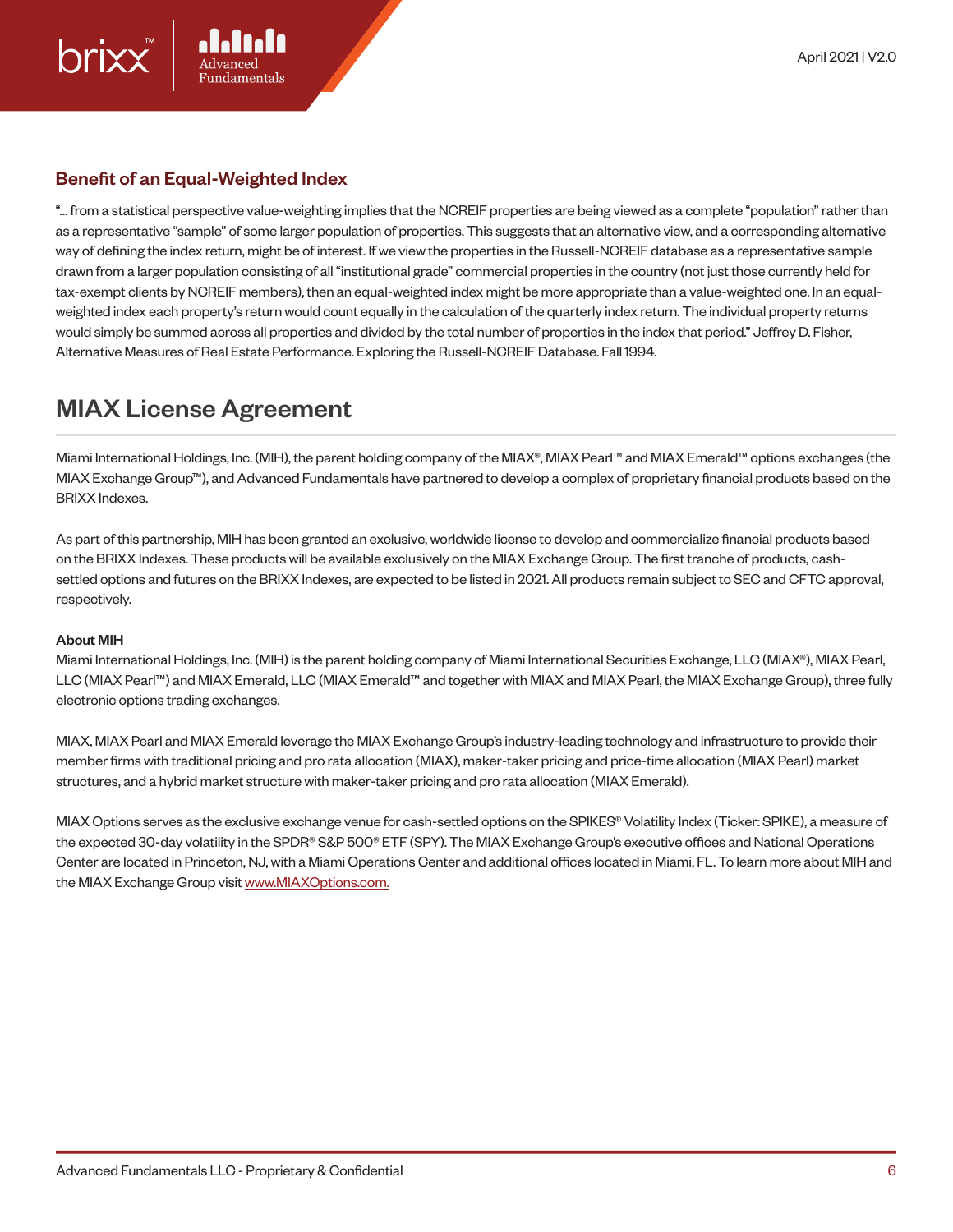

## Market factors

On August 31, 2016, the Global Industry Classification Standard (GICS ®) included a new sector for Real Estate.

Equity REITs and other real estate companies were reclassified from the Financial Sector to the newly created Real Estate Sector. Real Estate should now receive more attention from institutional investors, individual investors and financial advisors, expanding to a larger group of owners. More important, we have recognized that the reclassification has led to a significantly reduced correlation between publicly traded real estate securities and the broader market as a whole.

Commercial Real Estate comprises a large asset class that is crudely estimated at \$16 trillion in total value in the U.S alone<sup>1</sup> – this can be compared with roughly \$35 trillion of U.S. corporate equity and \$33 trillion in household owned U.S. residential real estate. Of the \$16 trillion, roughly half is thought to be composed of "institutional quality" assets. The institutional quality CRE asset base in the U.S. is comparable in size with the Treasury bond market or with the publicly traded corporate bond market. With increasing allocations to commercial real estate, it seems reasonable to expect that commercial real estate professionals working in institutional settings would face increasing pressures to deploy quantitative tools and transparency on par with the other components of their institution's portfolio.

In 2019, U.S. real estate transaction volume totaled more than \$550 billion<sup>2</sup>, representing nearly half of the global total, and more institutional real estate assets under management than the next three largest institutional markets combined; Japan, China and the U.K. This volume of activity provides steady opportunity for new real estate investment to include real estate derivatives, with futures, options and swaps under a common regulatory structure and shared market conditions with equities, bonds and commodities.

## Market Coverage

BRIXX are the only indexes that use real-time data from the public markets to generate real-time, unlevered property valuations that do not require regression restraints, capped weighting, alternative market identifiers, and self-reporting.

| <b>Sector</b>      | Components* | Pricing        | <b>Property Values**</b> |
|--------------------|-------------|----------------|--------------------------|
| <b>Residential</b> | 15          | \$/Unit/1,000  | \$200 billion            |
| Retail             | 15          | \$/Square Foot | \$225 billion            |
| <b>Office</b>      | 15          | \$/Square Foot | \$130 billion            |
| Hospitality        | 15          | \$/Key/1,000   | \$85 billion             |
| Composite          | 60          | Index          | \$640 billion            |

BRIXX covers four (4) individual sectors and a Composite comprised of the four underlying sector returns:

\* If less than 15 components are eligible, the individual sector indexes will be calculated using less than 15 components, with a minimum of 10 components in each index. In the event that fewer than 10 companies are eligible for inclusion, the indexes will be supplemented with the next most eligible equity company to meet the minimum requirement within each individual sector until the minimum number of components is reached.

\*\* As of 12/31/2019

<sup>1.</sup> https://www.reit.com/sites/default/files/Size%20of%20CRE%20market%202019%20full.pdf

<sup>2.</sup> https://www.cbre.com/research-and-reports/Global-MarketFlash-Global-Investment-Volume-Falls-by-2-in-2019-EMEA-Volume-Surges-in-Q4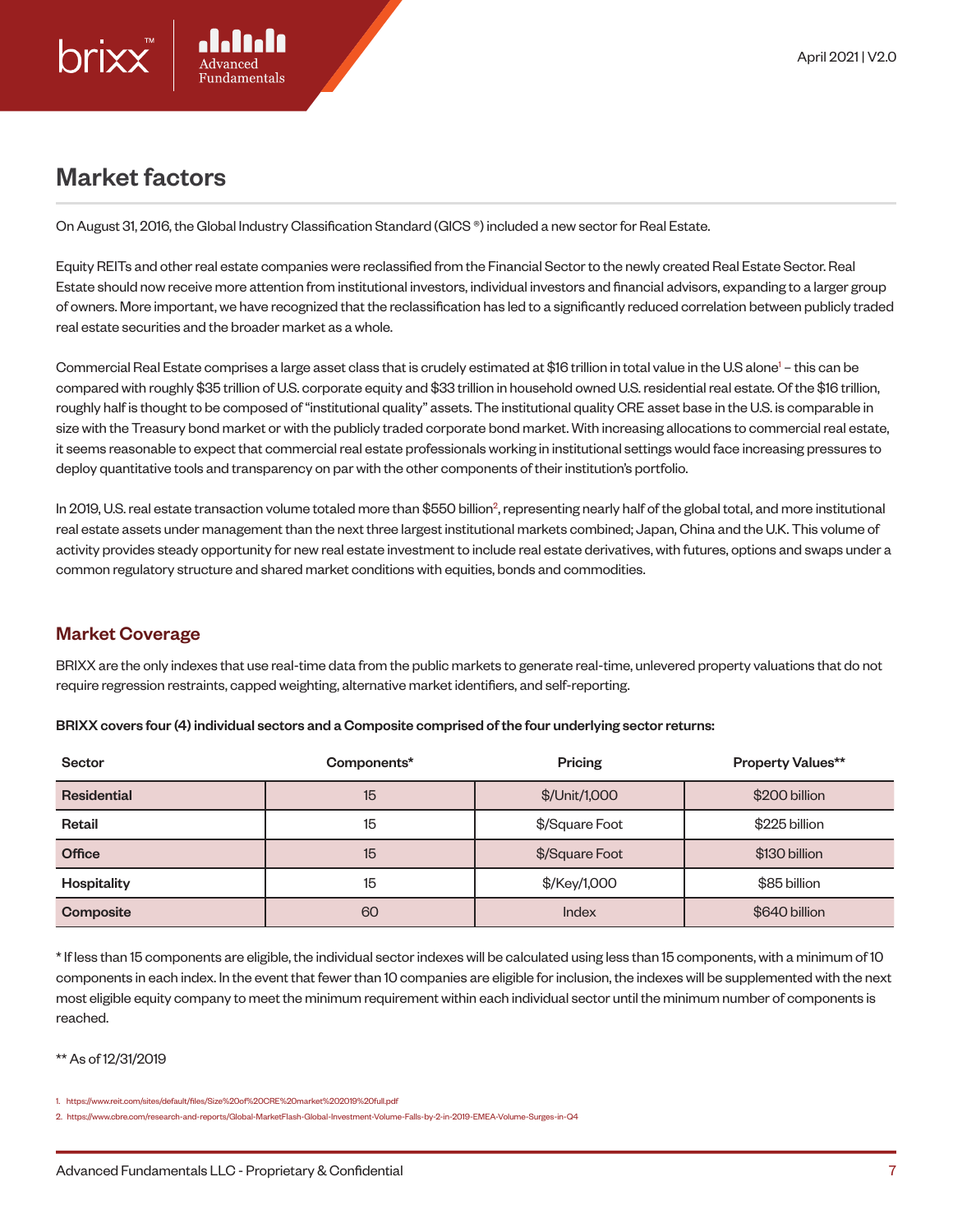

#### Historical Unlevered Returns



**BRIXX Commercial Real Estate Indexes** 

#### 2020 Coronavirus Impacts

It is times like these that highlight the power of capturing real time, unlevered commercial real estate values without the lag time inherent with traditional benchmarks and the leveraged returns as measured in the stock market.

At Advanced Fundamentals, we measure the real-time, tick-by-tick, impact of events to \$600 Billion+ of commercial real estate assets across the residential, retail, office, and hospitality sectors. And the reality is that values have declined significantly due to the impact of this pandemic, and sector allocation has again proven to be paramount in portfolio construction strategies. What the 2008 market and the 2020 market have made clear is that there is a glaring absence in the commercial real estate market of the resources available to every other asset class- that is the ability to hedge in a liquid, transparent and timely market.

| Index              | Symbol               | Value (03/31/2020) | <b>YTD</b> $\mathbb{\Delta}^*$ |
|--------------------|----------------------|--------------------|--------------------------------|
| <b>Residential</b> | <b>^BRIXR</b>        | \$280,300/unit     | $-15.88%$                      |
| Retail             | <b>ABRIXT</b>        | \$184.17/sq ft     | $-27.85%$                      |
| <b>Office</b>      | <b><u>ABRIXO</u></b> | \$467.72/sqft      | $-14.62%$                      |
| Hospitality        | <b>ABRIXH</b>        | \$281,150/key      | $-28.76\%$                     |
| Composite          | <b>ABRIXC</b>        | 199.6              | $-19.52\%$                     |

\* Unlevered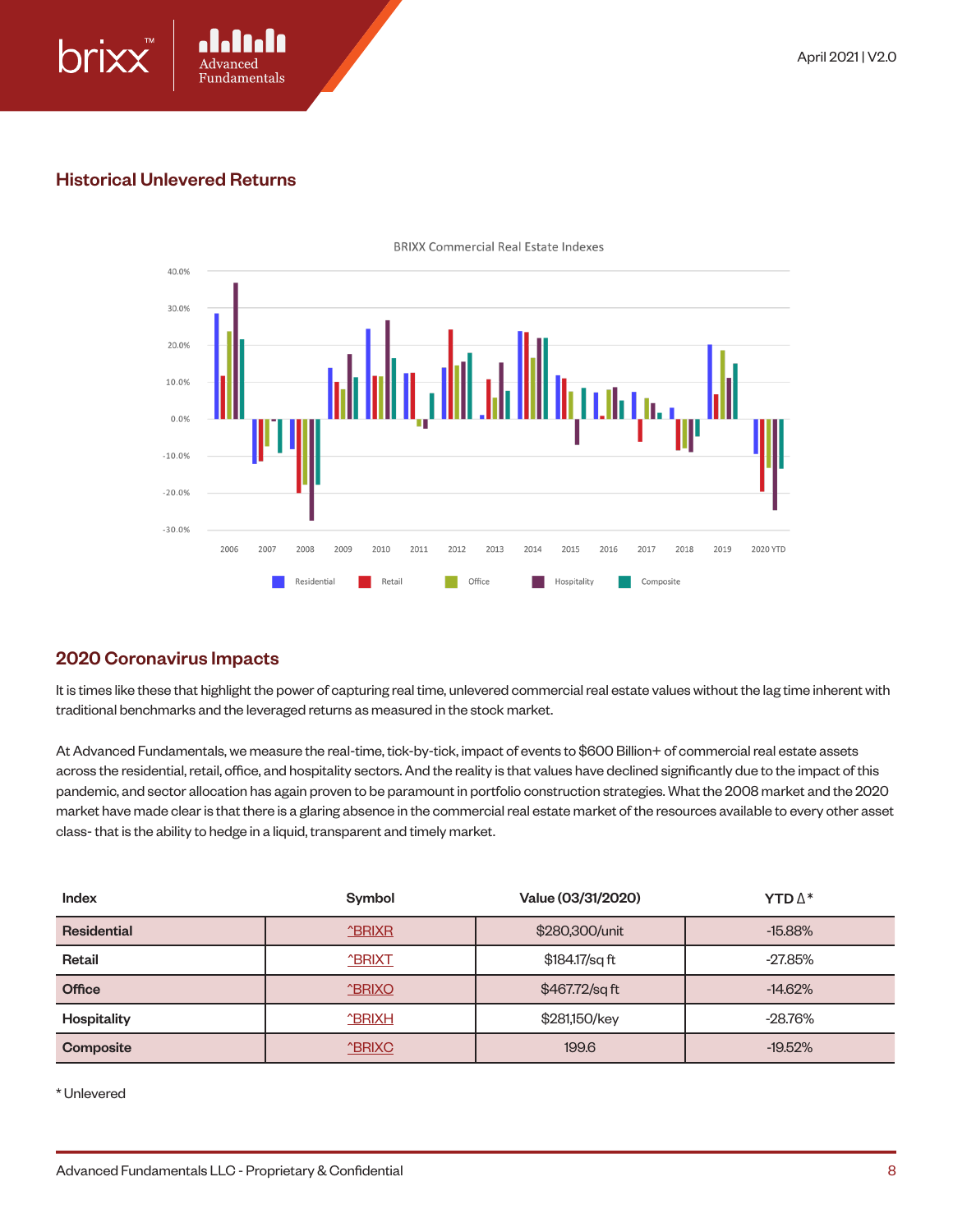

# Methodology

## Individual Sector & Composite Index Unit of Measure

The individual sector indexes are commodity priced on per unit metrics ("Per Unit Values"):

- Residential- \$/Unit/1,000
- Retail- \$/Square Foot
- Office- \$/Square Foot
- Hospitality- \$/Key/1,000

The base values were calculated as the total Enterprise Value (as defined below) divided by the total number of units for each sector using 12/31/2005 values. The base values for the Composite were set at 100 using a 12/31/2005 date.

| Index              | <b>Base Value</b> | Pricing  |
|--------------------|-------------------|----------|
| <b>Residential</b> | \$88.03           | Per Unit |
| Retail             | \$132.83          | Per SF   |
| <b>Office</b>      | \$258.67          | Per SF   |
| Hospitality        | \$159.27          | Per Key  |
| Composite          | 100.00            | Index    |

## Component Selection

The composition of the Index is determined in a reconstitution on the Thursday before the third Friday of March, June, September, and December or the previous business day if this is a non-business day. At that time the most recent quarterly filing and share data are used as inputs. Devexperts Inc. (Devexperts) sources public data from audited SEC company filings and supplemental filings updated each quarter and intra-quarter based on 8-K, 10-Q, and 10-K filings.

Any routine changes to index components, other than changes due to Corporate Actions as described below, are made effective after the close on the third Friday of each quarterly month, or the previous business day if this is a non-business day.

The individual sector index components are determined from the equity companies that have the largest Enterprise Value within each individual sector and must also meet the minimum eligibility requirements. The individual sector index components are each an NMS stock as defined in Rule 600 of Regulation NMS under the Securities Exchange Act of 1934.

#### To be eligible for inclusion, an equity company must:

- be classified as an Equity Real Estate Investment Trust
- be listed on a U.S. Securities Exchange
- have a minimum Enterprise Value of \$1 billion
- have at least 85% of its revenue derived from the associated asset class
- have issued a quarterly filing or annual report after their initial listing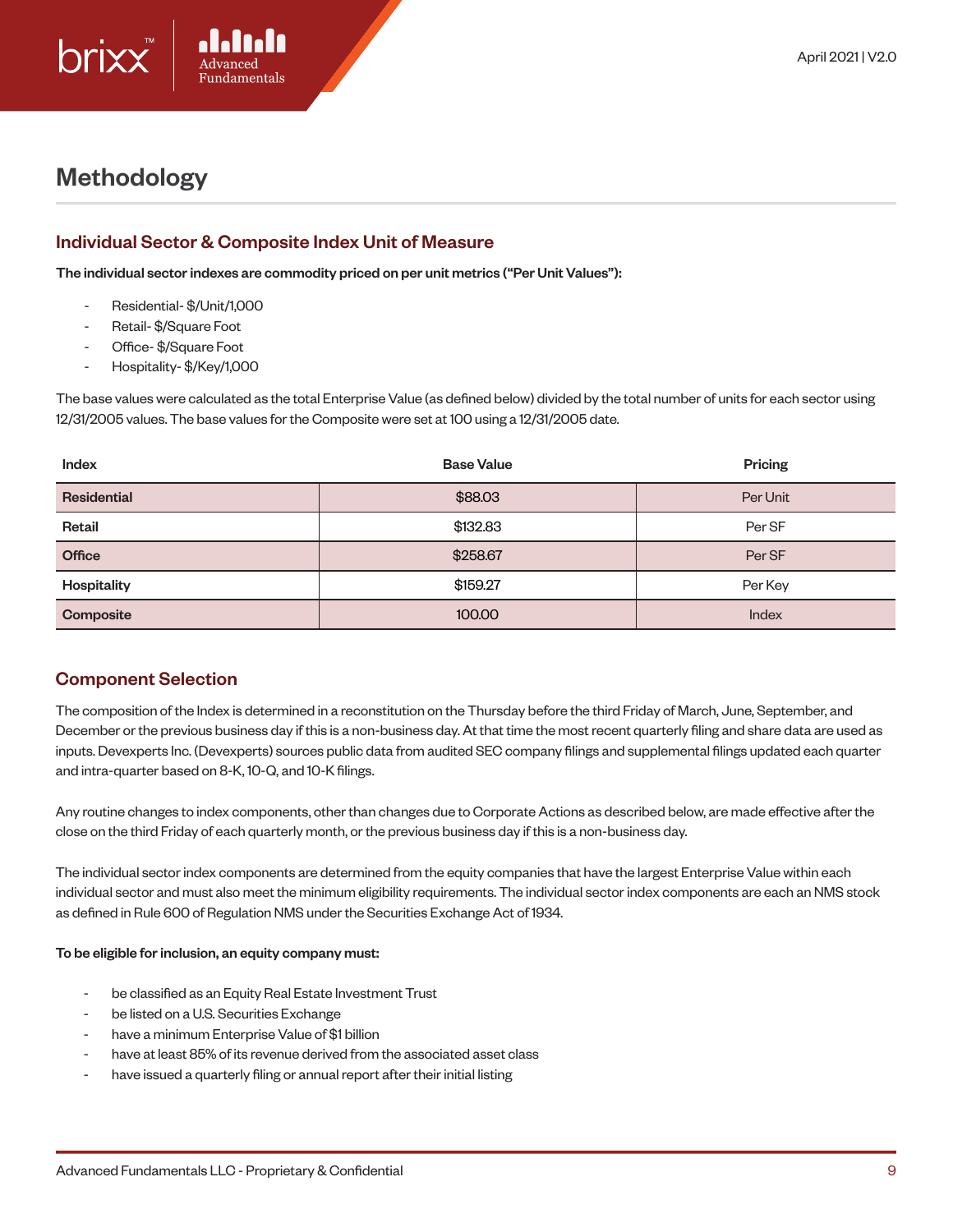If less than 15 components are eligible, the individual sector indexes will be calculated using less than 15 components.

#### Component Weighting

Component weights for all indexes are reset monthly. Each component is equally weighted taking into account each of the components' Leverage Ratio with the equity component equal to Market Cap/Enterprise Value, as described in the below equations. The weights are determined and Index Shares are set after the close on the Thursday before the third Friday of each month or the previous business day if this is a non-business day. At that time the most recent quarterly filing and share data are used as inputs. The new Index Shares are made effective after the close on the third Friday of each month, or the previous business day if this is a non-business day. Index weight not assigned to the REIT component securities is treated as a static cash balance.

For the Composite, each sector index is weighted in a ratio of the sum of its components Enterprise Values to the total sum of the Enterprise Values for all sector indexes.

#### Weighting of Components

Market Cap = Common Shares Outstanding \* Common Share Price

Enterprise Value = Market Cap + Total Liabilities + Minority Interest + Preferred Equity – Cash & Equivalents

Leverage Ratio = 1- (Market Cap /Enterprise Value)

Initial Component Index Weight = (1-Leverage Ratio)/Number of Components

Per Unit Value<sub>i</sub> = Enterprise Value<sub>i</sub> / # Units

#### # of Units

The # of Units for each Component is sourced from the latest quarterly filings and earnings reports (10-Q, 10-K, 8-K, or Supplemental).

BRIXX Residential Index = amount of residential units owned by the Component. BRIXX Retail Index = amount of square footage owned by the Component. BRIXX Office Index = amount of square footage owned by the Component. BRIXX Hospitality Index = amount of hotel rooms owned by the Component.

The weights are then adjusted to take into account Per Unit Value for each component, using the most recent two quarterly Per Unit Values.

Adjustment<sub>i</sub> = (PUV<sub>2</sub> – PUV<sub>1</sub>)/ PUV<sub>1</sub>

Z<sub>i</sub> = (Adjustment<sub>i</sub>/sum(Adjustment<sub>i</sub>)) \* avg(Adjustment<sub>i</sub>)

Adjusted Weight<sub>i</sub> = (Zˌ\* sum(weight<sub>ı</sub>) + weight<sub>ı</sub>) / (1 + avg(Adjustment<sub>ı</sub>))

These are the final weights used at each monthly rebalance to determine the index shares for each component.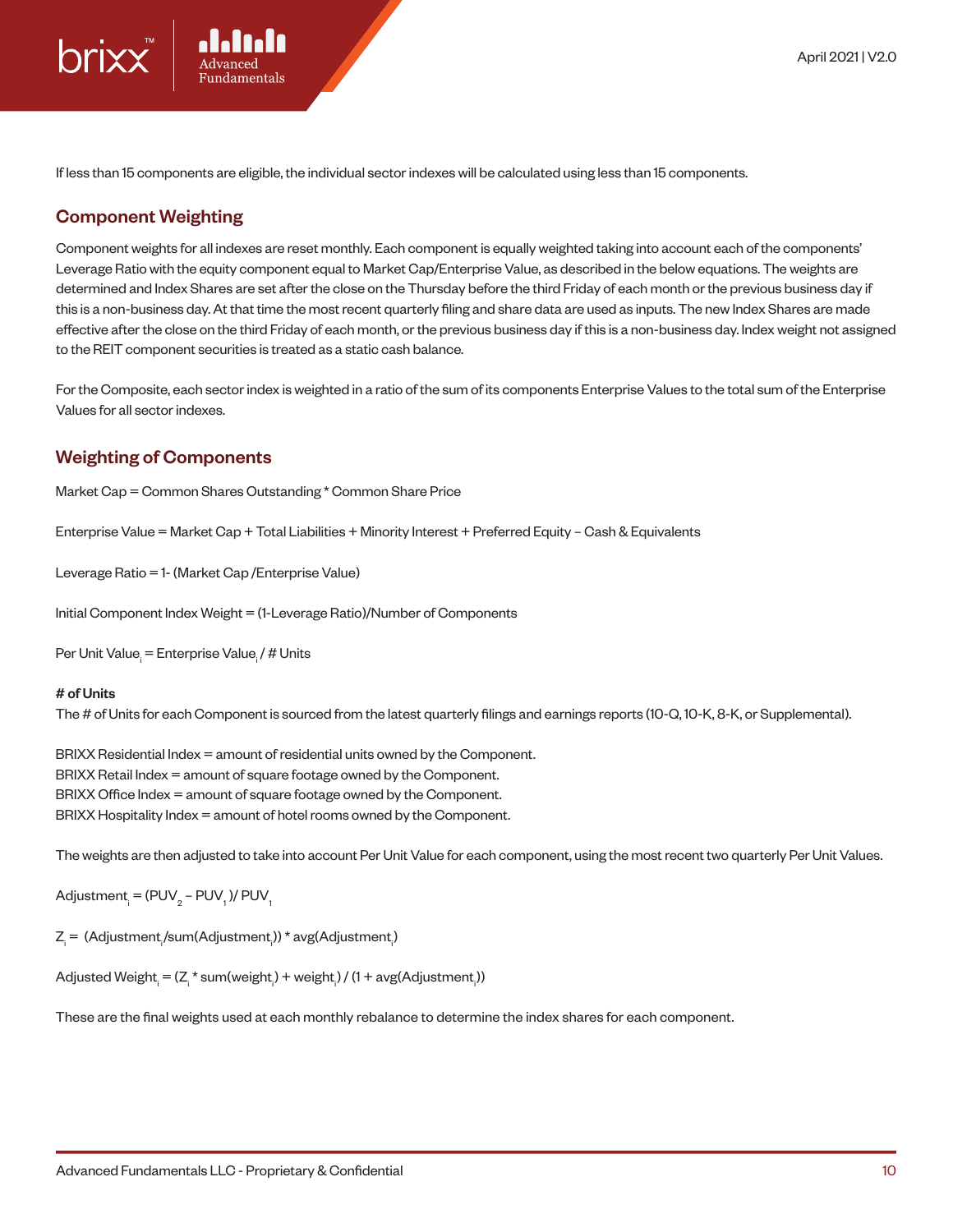

#### Index Calculation

Individual Sector Index Returns are calculated as follows:

$$
Index_t = \frac{\sum_{i=1}^{n} x_{i,t} * p_{i,t}}{D_t}
$$

Where:

|                  | $\mathcal{X}_{i,t}$ = Number of Index Shares of the Index Component i on Business Day t |
|------------------|-----------------------------------------------------------------------------------------|
|                  | $P_{i,t}$ = Price of Index Component i on Business Day t                                |
|                  | $D_{t}$ = Divisor on Business Day t                                                     |
| $\boldsymbol{n}$ | = Number of Index Components                                                            |

Composite Index Return is calculated in the same manner, with each component a sector index.

#### Modified Market Capitalization-Weighted Index Discussion

The BRIXX Indexes are modified market capitalization-weighted indexes. The Market Capitalization is used to determine the weight of each component in the following manner: First, the Market Capitalization is divided by one (1) minus the Enterprise Value (which is calculated as the Market Capitalization plus Total Liabilities plus Minority Interest plus Preferred Equity minus Cash and Equivalents) – which is called the "Leverage Ratio"; then, the Component Index Weight is calculated as one (1) minus the Leverage Ratio divided by the number of components.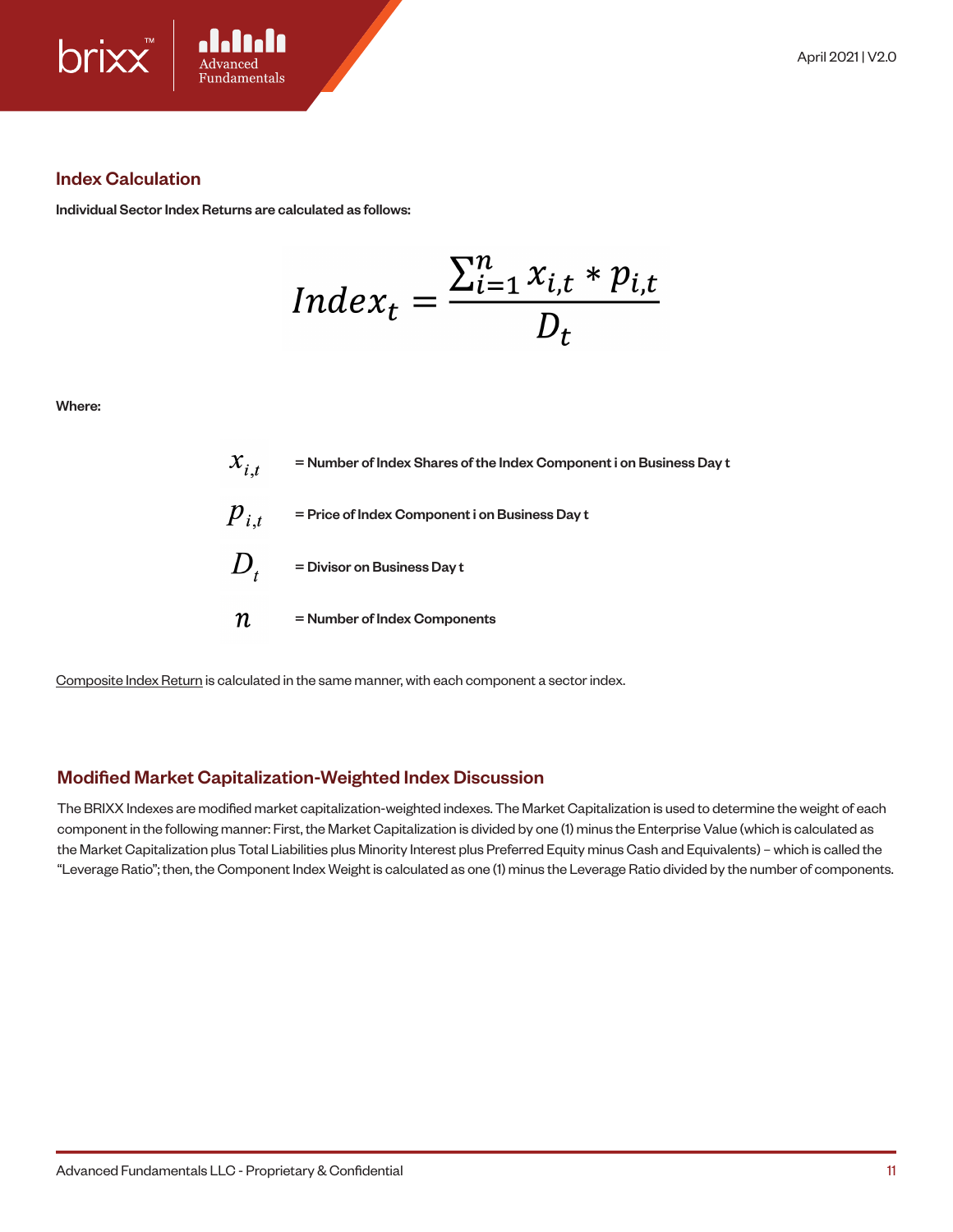

#### Corporate Actions

Adjustments to the indexes may be made with respect to corporate actions of the components as follows:

*Spin-off:* A spun-off entity will be added to the index per the terms of its distribution.

*Special Cash Dividend:* Special Cash Dividends are treated the same as other dividends whereby the price of the day before the ex-date is adjusted for the special cash dividend.

*Rights Offering:* A Rights Offering is treated as a market-capitalization-neutral event, i.e., the weight of the company is maintained until the next adjustment to the balance sheet is made, using the adjusted market capitalization post rights offering.

*Merger:* A company that is merged into another company will be removed from the index upon the closing of a merger. For companies that survive a merger, the weight of the company is maintained until the following quarter at which point an adjustment to the balance sheet is made, using the post-merger financial statements.

*Bankruptcy/Delisting:* If an index component files for bankruptcy protection or is delisted from its principal exchange because of reasons like failure to meet financial or regulatory standards, bankruptcy proceedings, or extreme financial distress, it will be removed from the index.

If a component is removed due to a merger transaction, bankruptcy, or delisting, the weighting of the removed component will be proportionally redistributed over the remaining index components.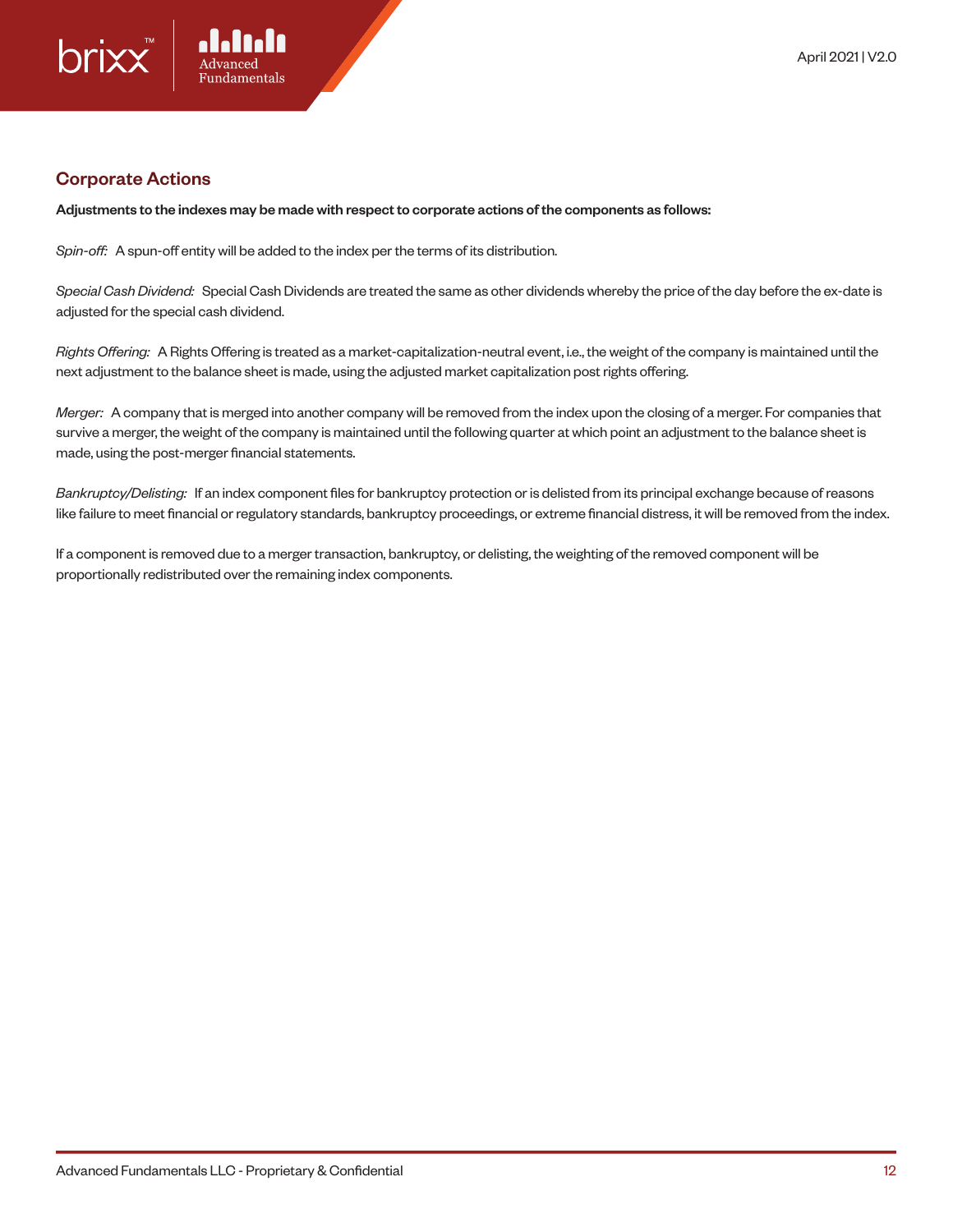# Disclaimer

All product names, logos, brands, trade names, trademarks, and registered trademarks appearing in this document are property of their respective owners. All company, product, and service names used in this document are for identification purposes only.

The information contained in this document is the proprietary information of Advanced Fundamentals LLC, however its accuracy and completeness is not expressly nor implicitly guaranteed. Past performance is not indicative of future results.

The information in this document is provided for information purposes only, and is not intended to provide, and should not be relied on for financial or legal advice. The information herein is presented "as is" and without representations or warranties of any kind. The Parties shall not be liable for loss or damage, direct, indirect or consequential, arising from any use of the Data or action taken in reliance upon the Data.

Options involve risk and are not suitable for all investors. Prior to buying or selling an option, a person must receive a copy of Characteristics and Risks of Standardized Options. Copies are available from your broker, by calling 1-888-OPTIONS or from The Options Clearing Corporation at www.theocc.com.

No statement within this document should be construed as a recommendation to buy or sell a security or futures contract or to provide investment advice.

Contact: Jesse Stein Managing Principal Advanced Fundamentals, LLC jesse@advancedfundamentals.com